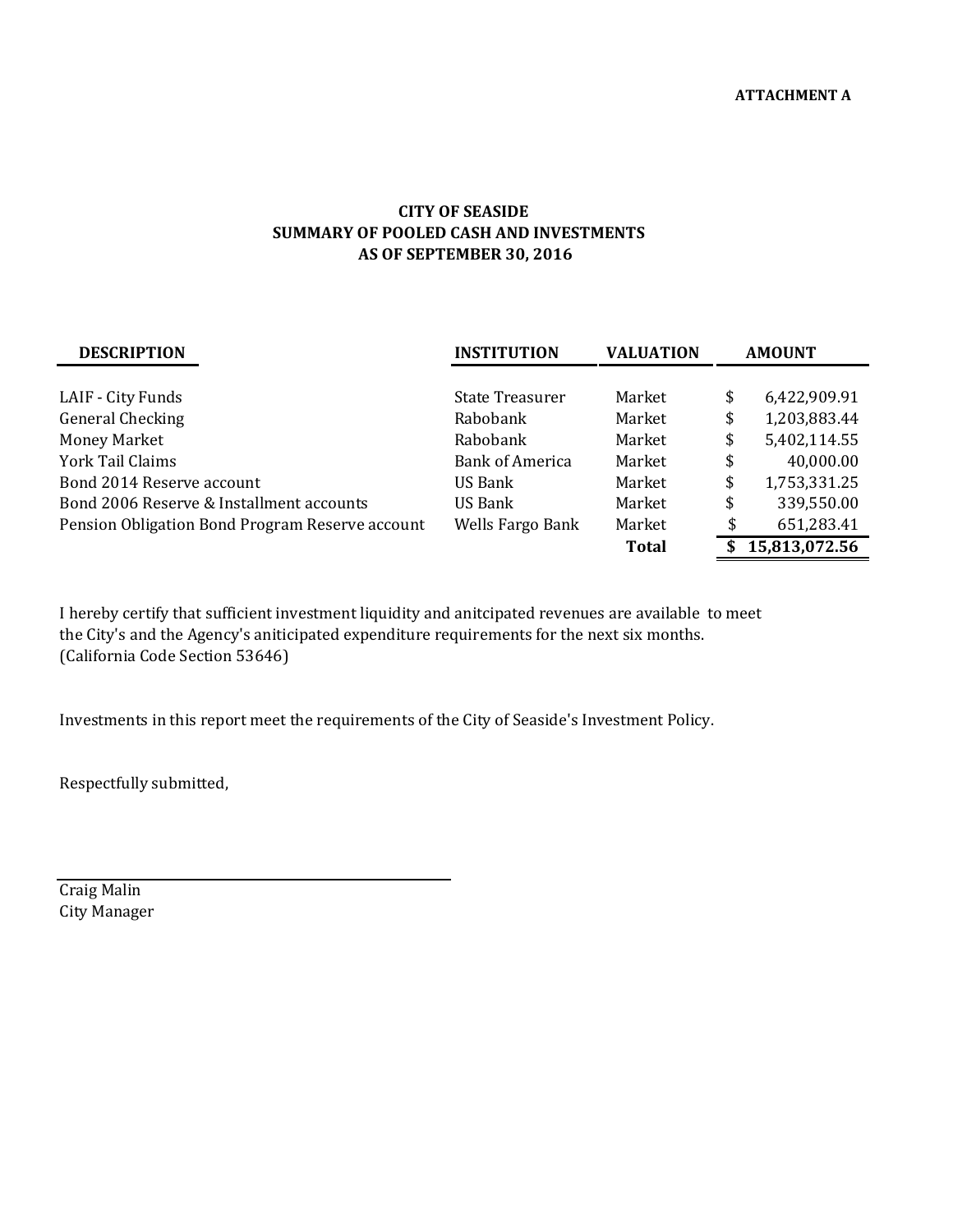## **CITY OF SEASIDE CASH AND INVESTMENT REPORT - DETAIL AS OF SEPTEMBER 30, 2016**

| Yield    | <b>Book</b><br>Value | $%$ of<br><b>Total</b> | <b>Market</b><br>Value |
|----------|----------------------|------------------------|------------------------|
| 0.55%    | 6,422,909.91         | 40.62%                 | 6,422,909.91           |
|          |                      |                        |                        |
| $0.00\%$ | 1,203,883.44         | 7.61%                  | 1,203,883.44           |
| 0.20%    | 5,402,114.55         | 34.16%                 | 5,402,114.55           |
| $0.00\%$ | 40,000.00            | 0.25%                  | 40,000.00              |
|          |                      |                        |                        |
| $0.00\%$ | 1,753,330.51         | 11.09%                 | 1,753,331.25           |
|          |                      |                        |                        |
| 0.03%    | 339,550.00           | 2.15%                  | 339,550.00             |
|          |                      |                        |                        |
| $0.00\%$ | 651,283.41           | 4.12%                  | 651,283.41             |
|          |                      |                        | 15,813,072.56          |
|          |                      | 15,813,071.82          | 100.00%                |